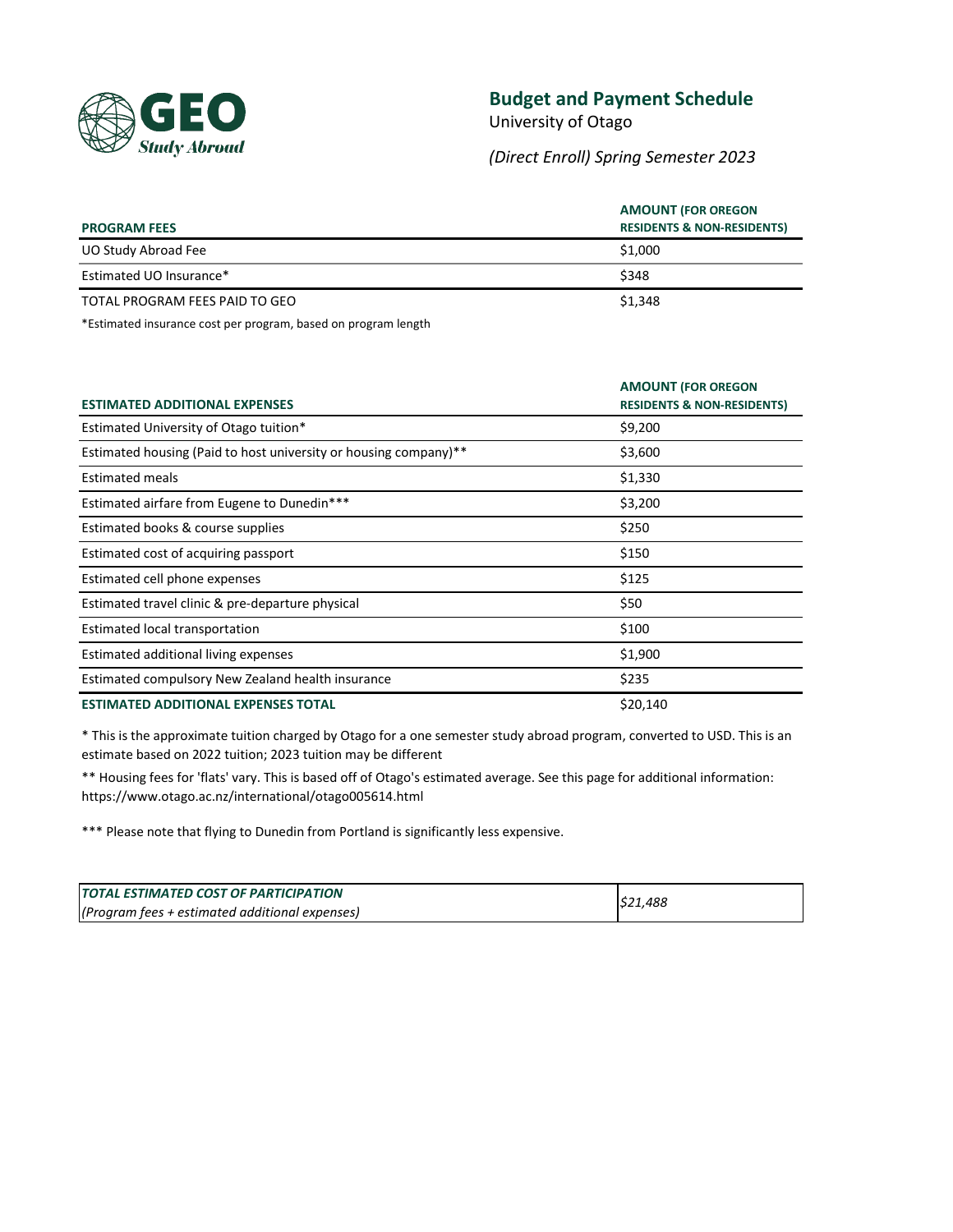# **PAYMENT SCHEDULE** (What is due when?)

**UO students:** GEO will charge all GEO/UO program fees to your UO Student Billing Account.

### **Billing and Payment Schedule for UO Students**

|                  | You will need to pay your tuition and other fees to Otago before you depart. Information<br>about paying tuition can be found here: https://www.otago.ac.nz/future-<br>students/cost/tuition/index.html#international                                                                                                                                                                                                                                                                                        |
|------------------|--------------------------------------------------------------------------------------------------------------------------------------------------------------------------------------------------------------------------------------------------------------------------------------------------------------------------------------------------------------------------------------------------------------------------------------------------------------------------------------------------------------|
| After acceptance | 4-7 weeks before the start of the relevant UO term (fall or spring.) GEO will bill your UO<br>billing account for the Study Abroad Fee and UO insurance. This amount will be due<br>according to standard UO Payment due dates. Note: You will pay Otago directly for the<br>tuition, housing, and other fees. Additional payment instructions and schedules will be<br>sent to you by Otago. For more information about UO Payment and Due Dates, see this<br>link: https://ba.uoregon.edu/content/payments |

Note: You will pay your housing costs according to the payment schedule of the host university or housing company. These costs may be due up to several months before the start of your program.

<https://geo.uoregon.edu/scholarships> We encourage you to visit https://geo.uoregon.edu/scholarships to learn about scholarship and funding opportunities. Speak with a financial aid counselor regarding your current financial aid package.